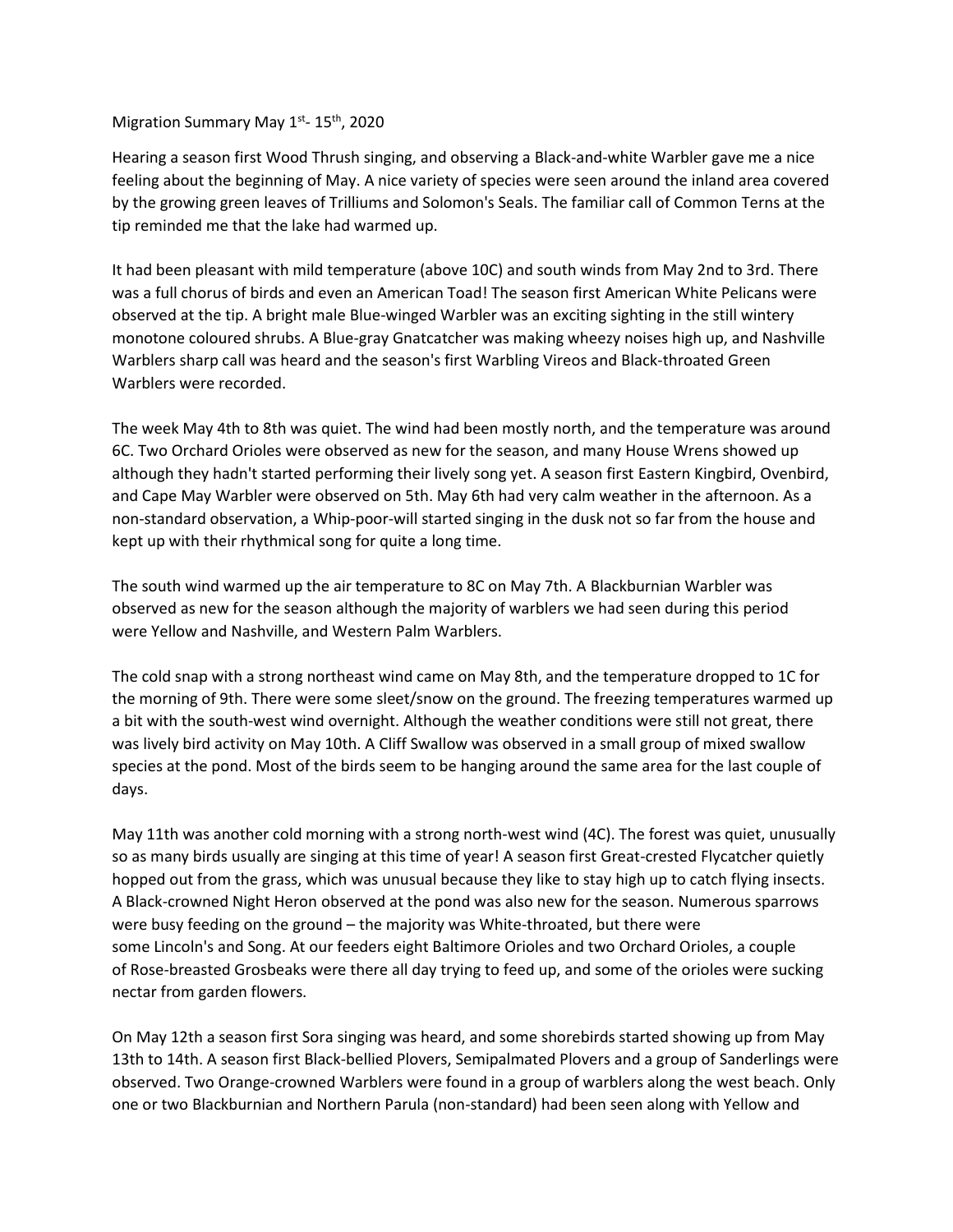Nashville Warblers, which started more constantly singing high up in the canopy.

Warm spring rain on May 14th night dropped a full bucket of birds at Fish Point. There were numerous thrushes, flycatchers and warblers in the south end of the trail on May 15th. Although many birds were not staying along the west shore, hundreds of birds were moving towards the south like a rush hour and took off to the blue sky, which was almost like a constant stream. A bunch of Baltimore Orioles (counted 27), Red-headed Woodpeckers (counted 6) and Scarlet Tanagers (counted 6) were observed. Finally a season first Magnolia and American Redstart were seen along with quite a few Chestnutsided and Black-throated Blue Warblers and a couple of Northern Parulas. Fourteen warbler species were recorded, but there were more than that for sure. So many birds flew over my head, and it was too many to count for the ninety minutes walk! In the afternoon, birds were fluttering around everywhere, and some Bay-breasted and Blackpoll Warblers were observed as a non-standard observation.

My impression of the first half of May was the weird silence in the forest, which was missing bird's songs under the chilly air temperature. I kept expecting to hear the song of Ovenbird's 'Teacher, teacher, teacher!' and Tennessee's 'tip tip tip' and looking for colourful warblers like Magnolias and American Redstart. May 15th was a great migration day for this period.

Summary was written by PIBO Field Supervisor, Sumiko Onishi.

Scarlet Tanager by Sumiko Onishi